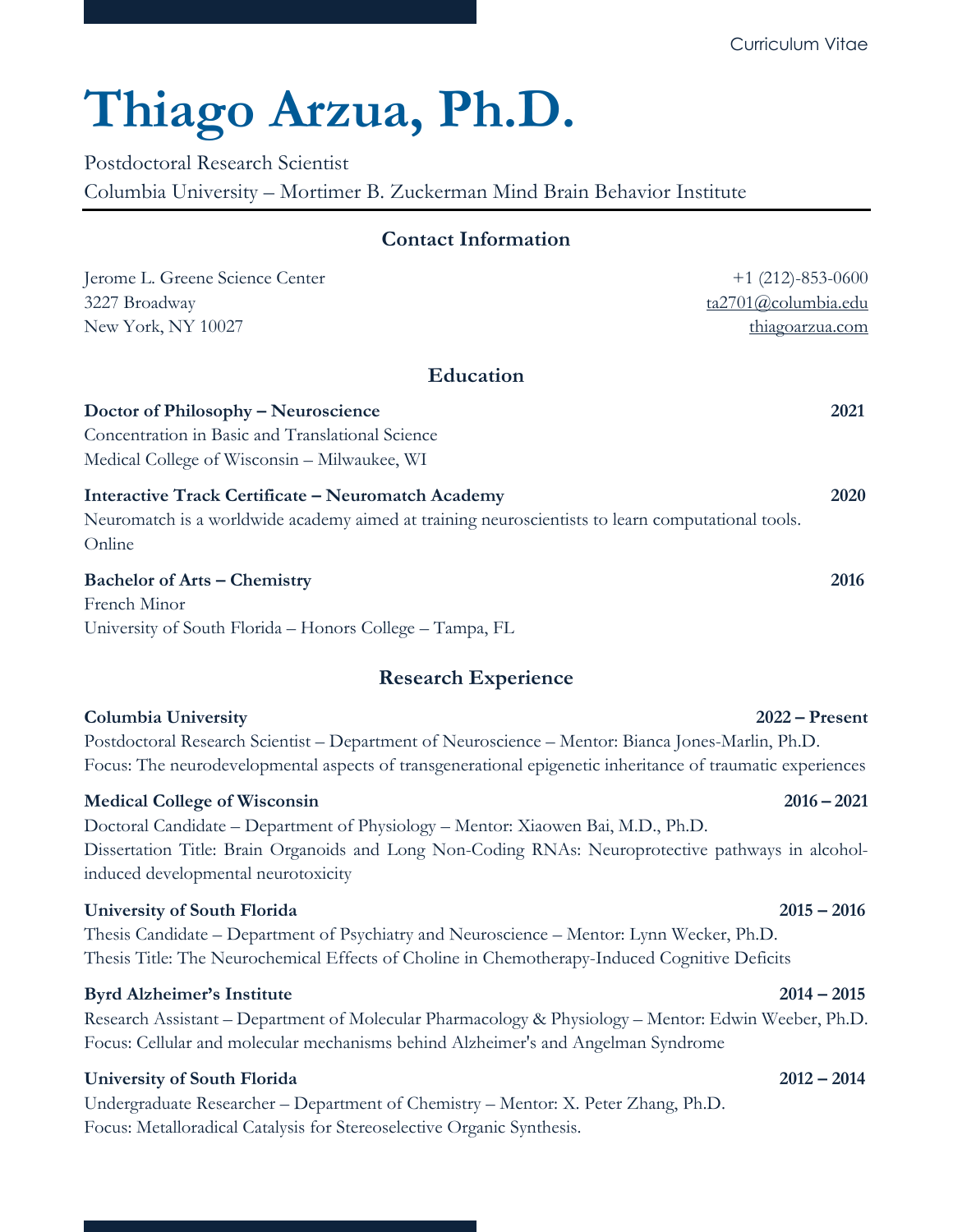## **Honors and Awards**

| Achievement in Physiology Award - Medical College of Wisconsin                     | 2022 |
|------------------------------------------------------------------------------------|------|
| Outstanding Scholars in Neuroscience Award Program - National Institutes of Health | 2021 |
| Trainee Professional Development Award - Society for Neuroscience                  | 2020 |
| Early Career Policy Ambassador - Society for Neuroscience                          | 2020 |
| Graduate Student Travel Award - Medical College of Wisconsin                       | 2019 |
| Undergraduate Scholar - University of South Florida                                | 2016 |
| Outstanding Rookie Student Leader - <b>INTO University of South Florida</b>        | 2016 |
| Clear Springs Land Undergraduate Research Award - University of South Florida      | 2014 |
| Martin Travel Awards for Undergraduates – University of South Florida              | 2013 |
| <sup>1st</sup> Place Poster Award – Castle Student Research Conference             | 2013 |
| International Student Scholarship - University of South Florida                    | 2012 |

## **Publications**

- 1. **Arzua T**, Yan Y, Liu X, Liu Q, Bai X. Synaptic and mitochondrial dysfunctions bridge the molecular and behavioral effects of neurodevelopmental alcohol exposure. In Preparation. (2022).
- 2. Yan Y, Logan S, Liu X, Chen B, Jiang C, **Arzua T**, Ramchandran R, Liu Q, Bai X. Integrated excitatory/imbalance and transcriptomic analysis reveals an association between dysregulated synaptic genes and anesthetic-induced cognitive dysfunction. Under Review. *Journal of Brain Communication.* (2022).
- 3. Daskalska, L, O'Brien B, **Arzua T**, Bakken B. Family Support Policy for Pharmacy, Medical, and Graduate Students. In Press, *Journal of Science Policy* & *Governance.* 20-02, May 16 (2022).
- 4. Gunaratne GS, Rebbeck RT, McGurran LM, Yan Y, **Arzua T**, Frolkis T, Bai X, Cornea RL, Walseth TF, Marchant JS. Identification of a dihydropyridine scaffold that blocks ryanodine receptors. *iScience.* 25(1), 103706 (2022).
- 5. Jeong N, Sefik E, Shiu FH, **Arzua T**. Investing in International Graduate Students for the Scientific Endeavour Keeps the US Competitive. *Journal of Science Policy* & *Governance.* 18-03, Aug 30 (2021).
- 6. **Arzua T**, Jiang C, Yan Y, Bai X. The importance of non-coding RNAs in environmental stress-related developmental brain disorders: a systematic review of evidence associated with exposure to alcohol, anesthetic drugs, nicotine, and viral infections. *Neuroscience* & *Biobehavioral Reviews.* 128:633-647 (2021).
- 7. Jiang C, **Arzua T**, Yan Y, Bai X. Expression Signature of lncRNAs and mRNAs in Sevoflurane-Induced Mouse Brain Injury: Implication of Involvement of Wide Molecular Networks and Pathways. *International Journal of Molecular Sciences.* 22.3:1389 (2021).
- 8. Yan Y, **Arzua T**, Logan S, Bai X. Isolation and Culture of Human Induced Pluripotent Stem Cell-derived Cerebral Organoid Cells. *Methods in Molecular Biology.* 1-12 (2020).
- 9. **Arzua T**, Yan Y, Allison RL, Jiang C, Logan S, Wells C, Kumar S, Schäfer R, Bai X. Modeling Alcoholinduced Neurotoxicity using Human Induced Pluripotent Stem Cell-derived Three-Dimensional Cerebral Organoids. *Translational Psychiatry.* 10.1, 1-21 (2020).
- 10. Logan S, **Arzua T**, Jiang C, Yan Y, Bai X. Dynamic Characterization of Structural, Molecular, and Electrophysiological Phenotypes of Human-Induced Pluripotent Stem Cell-Derived Cerebral Organoids, and Comparison with Fetal and Adult Gene Profiles. *Cells.* 9(5), 1301 (2020).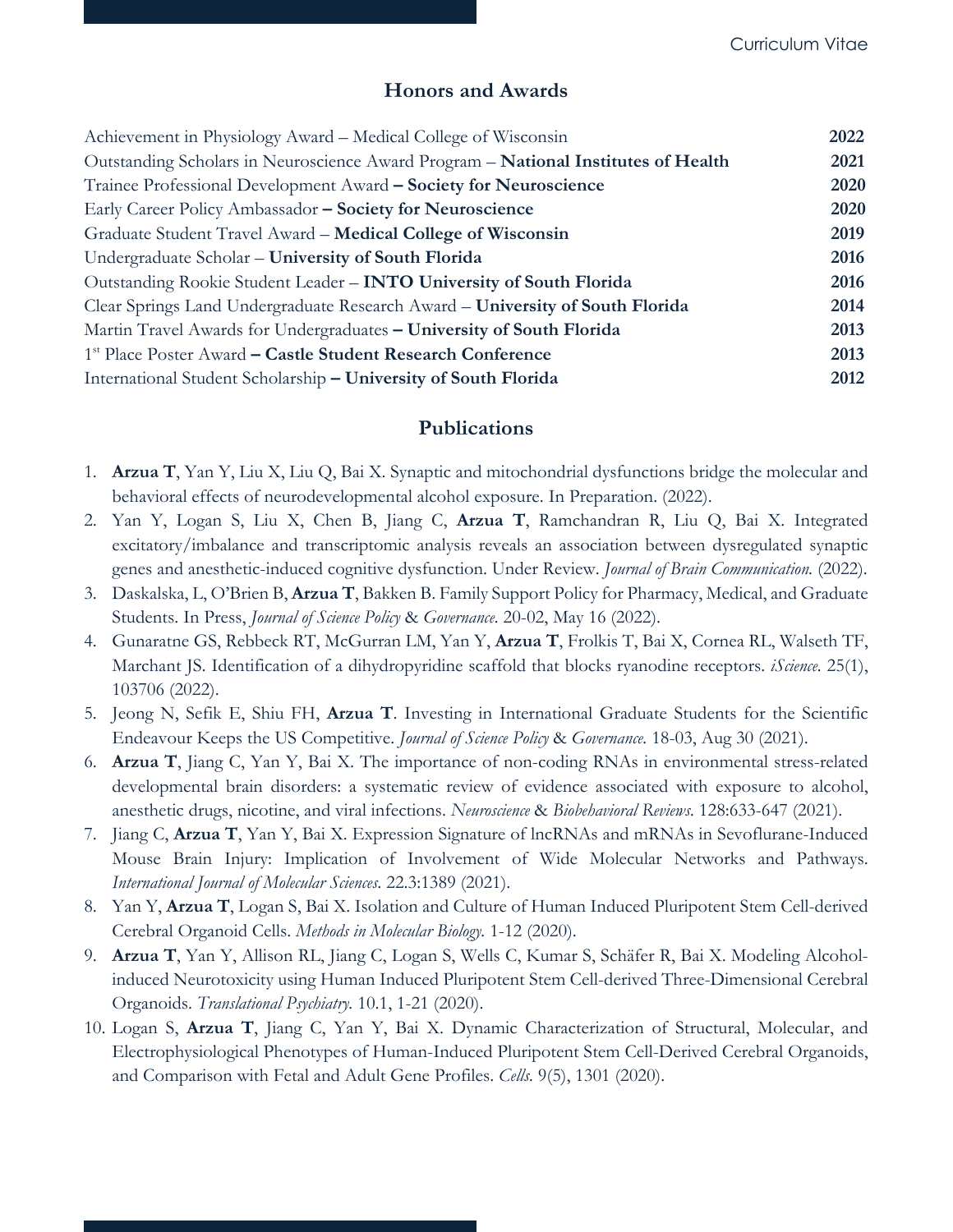- 11. Logan S, **Arzua T**, Canfield SG, Seminary ER, Sison SL, Ebert AD, Bai X. Studying human neurological disorders using induced pluripotent stem cells: from 2D monolayer to 3D organoid and blood brain barrier models. *Comprehensive Physiology.* Jan 17;9(2):565-611 (2019).
- 12. Logan S, Jiang C, Yan Y, Inagaki Y, **Arzua T**, Bai X. Propofol alters long non-coding RNA profiles in the neonatal mouse hippocampus: Implication of novel mechanisms in anesthetic-induced developmental neurotoxicity. *Cellular Physiology and Biochemistry*. 49(6):2496-510 (2018).
- 13. Jiang C, Logan S, Yan Y, Inagaki Y, **Arzua T**, Ma P, Lu S, Bosnjak ZJ, Bai X. Signaling network between the dysregulated expression of microRNAs and mRNAs in propofol-induced developmental neurotoxicity in mice. *Scientific Reports*. Sep 21;8(1):1-3 (2018).
- 14. Moehring F, Cowie AM, Menzel AD, Weyer AD, Grzybowski M, **Arzua T**, Geurts AM, Palygin O, Stucky CL. Keratinocytes mediate innocuous and noxious touch via ATP-P2X4 signaling. *eLife*. Jan 16;7:e31684 (2018).
- 15. Yan Y, Qiao S, Kikuchi C, Zaja I, Logan S, Jiang C, **Arzua T**, Bai X. Propofol induces apoptosis of neurons but not astrocytes, oligodendrocytes, or neural stem cells in the neonatal mouse hippocampus. *Brain Sciences*. Oct;7(10):130 (2017).
- 16. Jin LM, Lu H, Cui Y, Lizardi CL, **Arzua T**, Wojtas L, Cui X, Zhang XP. Selective radical amination of aldehydic C (sp 2)–H bonds with fluoroaryl azides via Co (II)-based metalloradical catalysis: synthesis of N-fluoroaryl amides from aldehydes under neutral and nonoxidative conditions. *Chemical Science*. 5(6):2422-7 (2014).

## **Invited Talks**

| Medical College of Wisconsin - Clinical Research Scholars Program                        | 05/2022 |
|------------------------------------------------------------------------------------------|---------|
| Using Social Media to Promote Your Research                                              |         |
| Loyola University - Seminar in Molecular/Cellular Neuroscience                           | 11/2021 |
| Brain organoids: Modeling neuroprotective signaling in developmental neurotoxicity       |         |
| Federal University of Rio de Janeiro - Caxias É Live                                     | 10/2021 |
| Black in Neuro - Empoderando Negros na Ciência (Portuguese)                              |         |
| Loyola University - Seminar in Molecular/Cellular Neuroscience                           | 04/2021 |
| Modeling Alcohol-induced Neurotoxicity using hiPSCs-derived Cerebral Organoids           |         |
| Federal University of Santa Catarina - Postgraduate Program in Neuroscience              | 11/2020 |
| Black in Neuro Week: A Successful Diversity, Equity, and Inclusion Initiative            |         |
| Loyola University - Neuroscience Society                                                 | 10/2020 |
| Brain Organoids as Models for Alcohol-induced Neurotoxicity                              |         |
| Congresso Brasileiro Interligas de Neurologia, Neurocirurgia e Neurociências             | 09/2020 |
| Carreira Acadêmica no Exterior (Portuguese)                                              |         |
| <b>Grad Chat with PhD Balance</b>                                                        | 07/2020 |
| International Students and Being Abroad                                                  |         |
| Ask Me, I'm a Scientist with Dr. Susanna Harris                                          | 03/2020 |
| Why Pregnant Moms Shouldn't Drink                                                        |         |
| Medical College of Wisconsin - 2 <sup>nd</sup> Annual Student Health Sciences Conference | 01/2020 |
| Discovery of Purpose, Passion, and Perseverance in the Health Sciences                   |         |
| <b>Underground Science Society</b>                                                       | 07/2019 |
| Mini Brains: The Exciting World of Lab Grown Mini Organs                                 |         |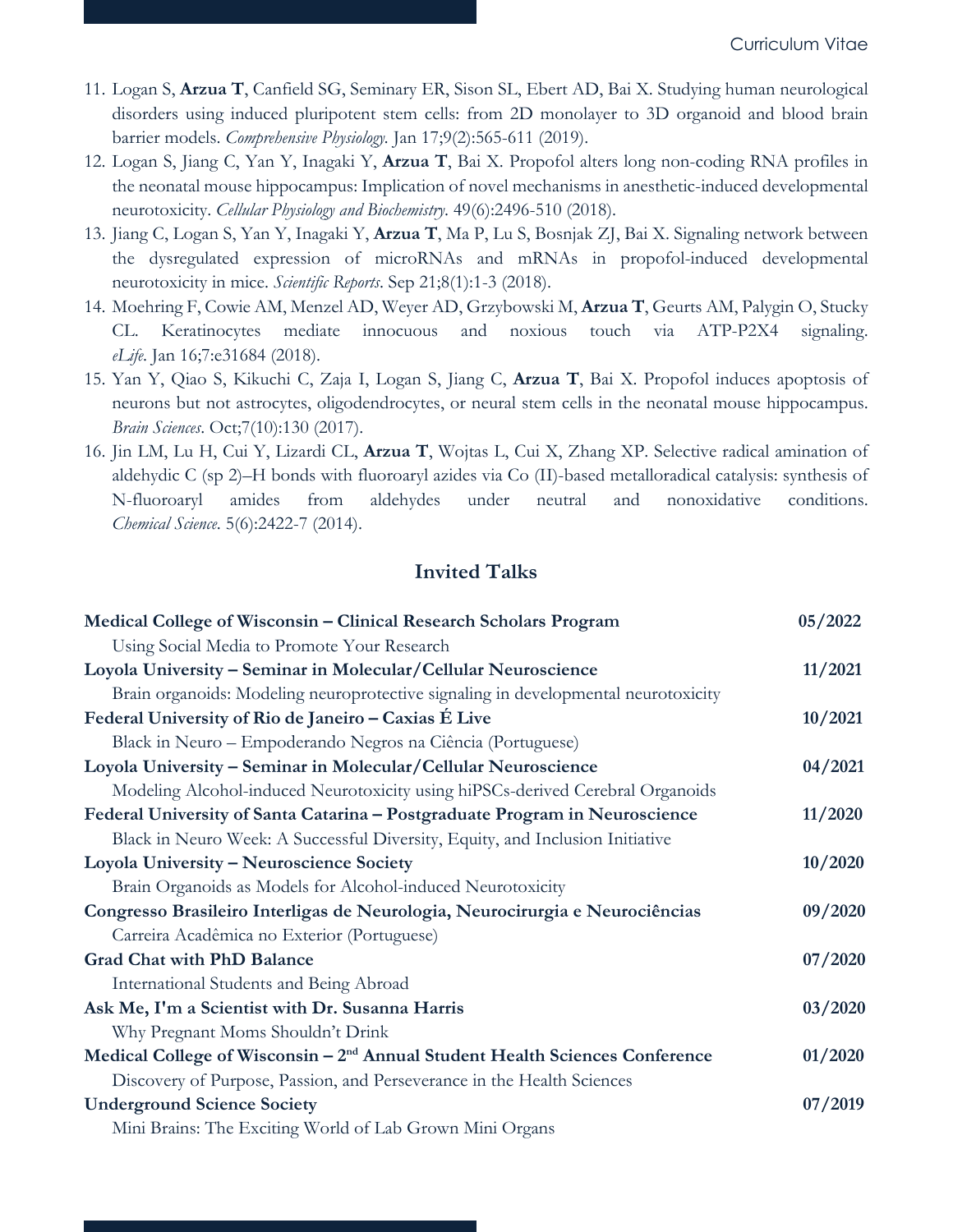## **Scientific Talks**

| NIH Outstanding Scholars in Neuroscience Award Program Symposium                       | 12/2021 |
|----------------------------------------------------------------------------------------|---------|
| Brain Organoids and Long non-coding RNAs                                               |         |
| <b>Regenerative Medicine and Stem Cell Biology Forum</b>                               | 10/2021 |
| Studying IncRNA regulation of neuroprotective signaling in developmental neurotoxicity |         |
| <b>Department of Physiology</b>                                                        | 06/2021 |
| NPAS4-mediated Neuroprotection from Alcohol-Induced Neurotoxicity on Brain Organoids   |         |
| <b>Developmental Biology Club</b>                                                      | 11/2020 |
| Modeling Neuroprotection from Alcohol-Induced Neurotoxicity with Brain Organoids       |         |
| <b>Developmental Biology Club</b>                                                      | 09/2019 |
| Mini Brains and Alcohol-Induced Developmental Brain Injury                             |         |
| <b>Basic and Translational Science Seminar Series</b>                                  | 08/2019 |
| Stem Cells and Disease Modeling                                                        |         |
| <b>Department of Physiology</b>                                                        | 07/2019 |
| Long noncoding RNAs and Alcohol-Induced Developmental Brain Injury                     |         |

## **Conference Presentations**

- 1. **Arzua T**, Yan Y, Jiang C, Logan S, Bai X. Brain Organoids and Long non-coding RNAs: Neuroprotective pathways in Developmental Neurotoxicity. *NIH Outstanding Scholars in Neuroscience Award Program Symposium* (12/2021).
- 2. **Arzua T**, Yan Y, Jiang C, Logan S, Bai X. Honokiol acts as a neuroprotective in alcohol-induced developmental neurotoxicity in brain organoids. *Society for Neuroscience* (11/2021).
- 3. **Arzua T**, Yan Y, Jiang C, Logan S, Allison RL, Wells C, Kumar S, Schäfer R, Bai X. Brain Organoids as a Models for Alcohol-induced Developmental Neurotoxicity. *Society for Neuroscience Global Connectome*  $(01/2021)$ .
- 4. **Arzua T**, Yan Y, Jiang C, Logan S, Allison RL, Wells C, Kumar S, Schäfer R, Bai X. Stem Cell-derived Cerebral Organoids as Models for Studying Alcohol-induced Developmental Neurotoxicity: Analyses at Tissue, Cellular, Subcellular, and Gene Levels. *EMBO | EMBL Organoids: Modelling Organ Development and Disease in 3D Culture* (10/2020).
- 5. **Arzua T**, Yan Y, Jiang C, Logan S, Allison RL, Wells C, Kumar S, Schäfer R, Bai X. Modeling Alcohol-Induced Neurotoxicity using Human iPSC-Derived Cerebral Organoids. *International Society for Stem Cell Research Annual Meeting* (06/2020).
- 6. **Arzua T**, Logan S, Yan Y, Bai X Exposure to ethanol leads to abnormal signaling network of long noncoding RNAs and mRNAs in neonatal mouse brains *Medical College of Wisconsin Graduate Student Poster Session* (11/2019).
- 7. **Arzua T**, Logan S, Jiang C, Yan Y, Liu X, Liu QS, Bai X. Excitatory and inhibitory imbalance may contribute to the propofol-induced developmental neurotoxicity through NPAS4 signaling. *Society for Neuroscience* (11/2018).
- 8. **Arzua T**, Jiang C, Logan S, Yan Y, Bosnjak Z, Bai X. Anesthetic-induced downregulation of NPAS4 might contribute to developmental neurotoxicity in neonatal mice. *Medical College of Wisconsin 1st Annual Graduate Student Symposium* (03/2018).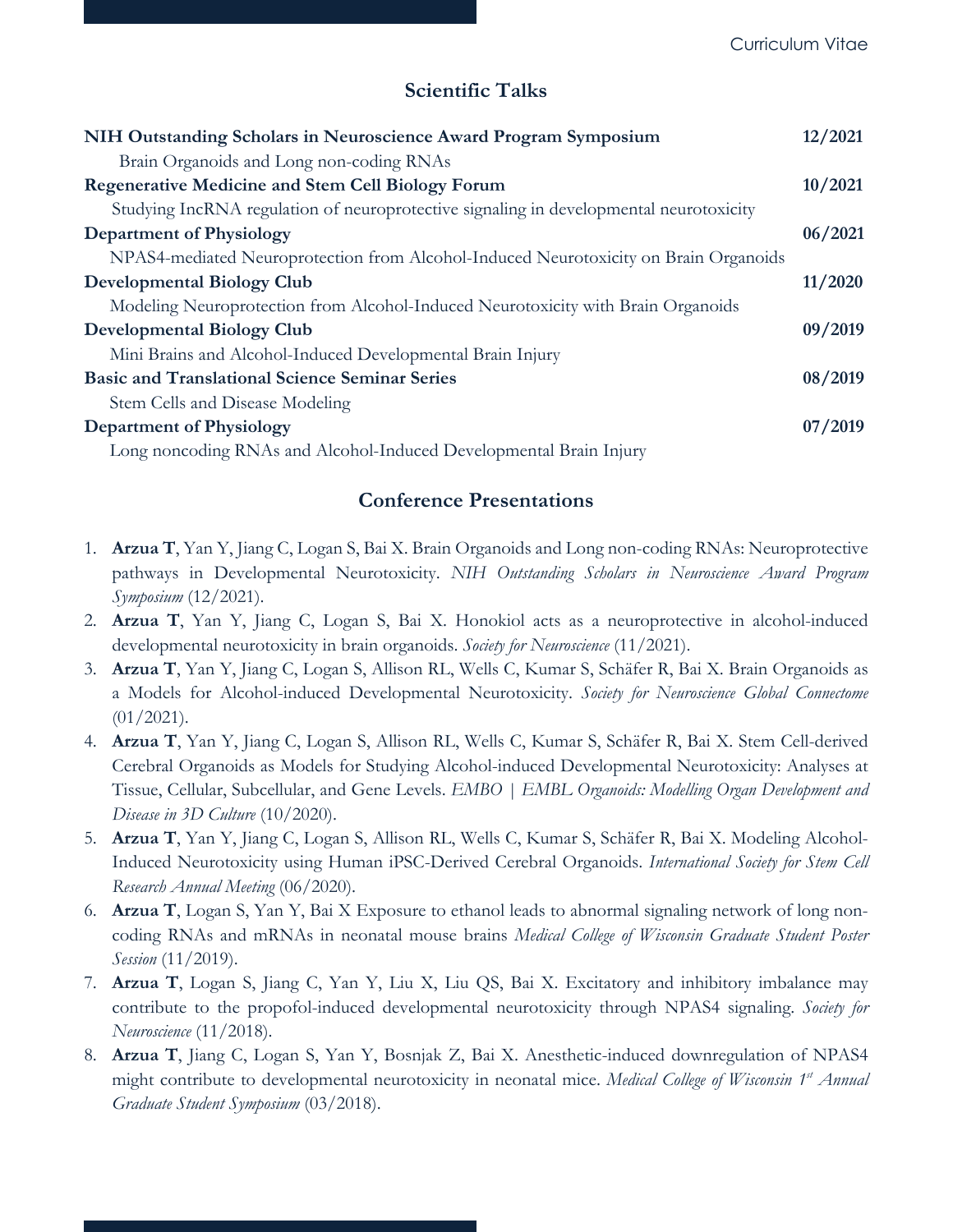- 9. **Arzua T**, Jiang C, Logan S, Yan Y, Bosnjak Z, Bai X. Anesthetic-induced downregulation of NPAS4 might contribute to developmental neurotoxicity in neonatal mice. *Medical College of Wisconsin Graduate Student Poster Session* (10/2017).
- 10. **Arzua T**, Moehring F, Reynolds A, Stucky CL. Light-modulated Keratinocytes and Sensory Neurons: Insights into Mechanotransduction. *Medical College of Wisconsin Graduate Student Poster Session* (10/2016).
- 11. **Arzua T**, Posner K, Ficken M, Philpot R, Wecker L. The Neurochemical Effects of Choline in Chemotherapy-Related Cognitive Deficits. *University of South Florida Undergraduate Research and Arts Colloquium* (04/2016).
- 12. **Arzua T**, Grieco JC, Ciarlone SL, KD Lamens, EJ Weeber. Determining the Neurobiological Effects of Minocycline in Angelman Syndrome Mouse Model. *University of South Florida Undergraduate Research and Arts Colloquium* (04/2015).
- 13. **Arzua T**, Grieco JC, Ciarlone SL, KD Lamens, EJ Weeber. Determining the Neurobiological Effects of Minocycline in Angelman Syndrome Mouse Model. *USF Health Research Day* (02/2015)*.*
- 14. **Arzua T**, Jin LM, Zhang XP. Metalloradical catalyzed N=N bond formation with fluoroaryl azides: A new approach to the synthesis of fluoroazobenzene compounds. *Southeastern Regional Meeting of the American Chemical Society* (11/2013).
- 15. **Arzua T**, Jin LM, Zhang XP. Effective Synthesis of Chiral N-Fluoroaryl Aziridines via Enantioselective Aziridination of Alkenes with Fluoroaryl Azides. *University of South Florida Undergraduate 7th Annual Oktoberfest* (10/2013).
- 16. **Arzua T**, Jin LM, Lizardi CL, Zhang XP. N=N Bond Formation via Metalloradical Catalysis (MRC): An Efficient Synthesis of Fluoroazocompounds. *University of South Florida Undergraduate Research and Arts Colloquium* (04/2013).
- 17. **Arzua T**, Jin LM, Lizardi CL, Zhang XP. Highly Efficient Synthesis of Fluoroazocompounds by Metalloradical Catalysis. *11th Raymond Castle Student Research Conference* (04/2013).

## **Leadership and Outreach**

## **Society for Neuroscience Trainee Advisory Committee 2021 – Present**

Committee Member

o The committee's goal is to assist the Society in supporting neuroscience trainee development and enhancing the trainee members' experience. Provided a trainee's perspective, as well as helped to monitor the effectiveness of developed programs in reaching trainees.

## **Black in Neuro 2020 – Present**

Co-founder and Organizer

o Black in Neuro is a unique professional development program highlighting Black contributions to neuroscience, neurology, and related fields. Helped the team create events, including multiple seminars, journal clubs, and digital content with preeminent Black neuroscientists across the world.

## **Clubes de Ciência (Science Clubs) Brasil 2020 – Present**

Organizer

o Science Clubs is an organization aiming at inspiring and developing scientific engagement in teenagers and young adults by offering free workshops and mentoring sections. Organizers prepare educational and scientific content for high school students in Brazil with a focus on neuroscience and stem cell biology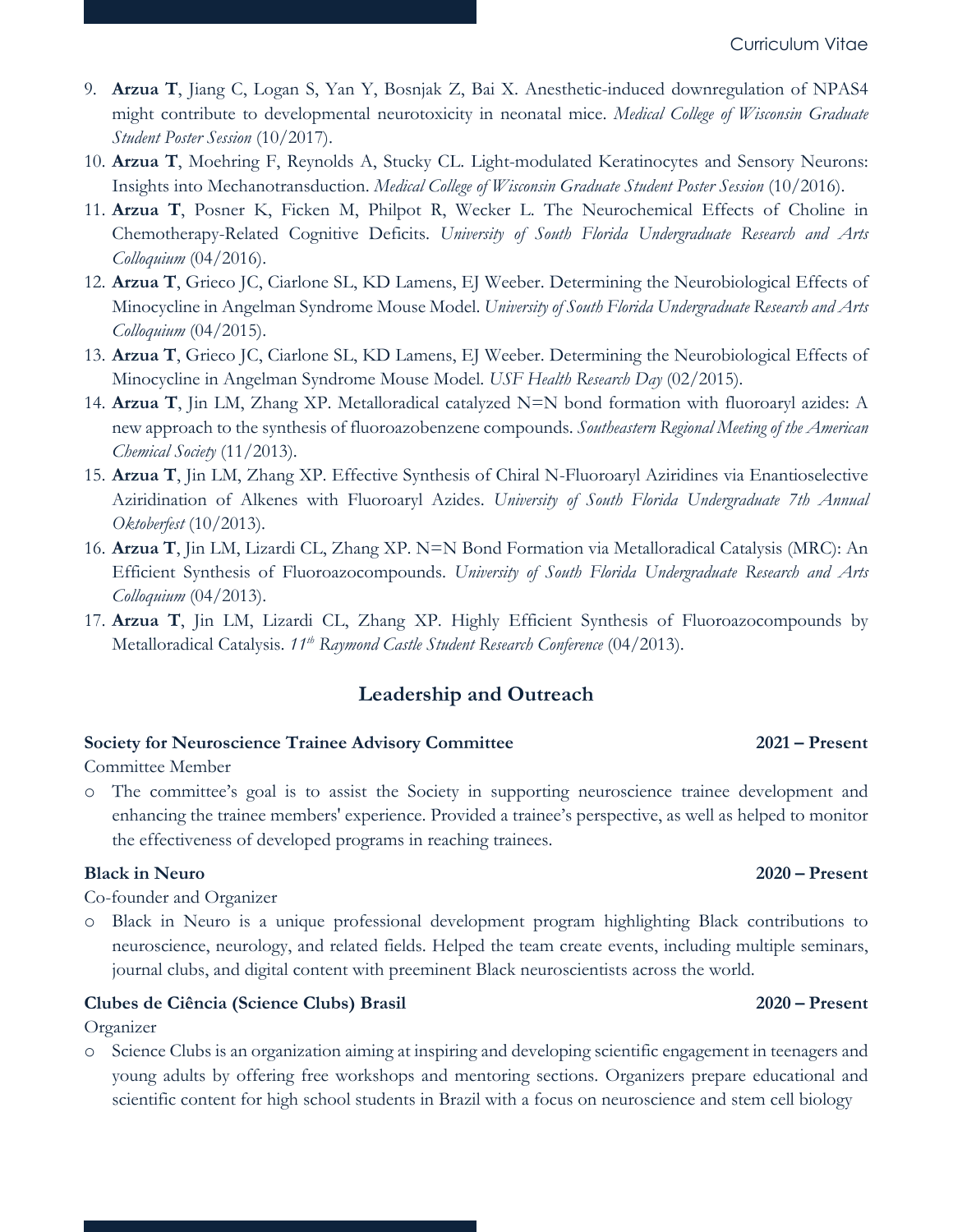## **Society for Neuroscience 2020 – 2021**

Early Career Policy Ambassador

o This program is designed to develop skills to advocate for science and to encourage science policy conversations with policymakers at different levels. Engaged with members of Congress about the value of a strong national investment in scientific research, especially advocating for neuroscience research.

## **Massive Science Consortium 2019 – 2021**

Freelance Writer

o Massive Science is a content and media company delivering bleeding-edge scientific research and expertise, and providing trustworthy, entertaining, and shareable science content. Authored several different articles about various neuroscience topics, including brain-machine interfaces, organoids, and space radiation among others.

## **Milwaukee Area Science Advocates 2017 – 2019**

Social Media Manager

o Milwaukee Area Science Advocates is a local non-profit aimed to increase scientific enthusiasm, understanding, and legislative value in the Milwaukee area. Managed online content to build meaningful connections and encourage community members to take action on different social media platforms.

## **BRASA Impāctus 2016 – 2018**

Co-founder and Content Coordinator

o Impāctus is a platform of social impact initiatives that intend to connect Brazilian students abroad with the reality of economically challenged communities in Brazil. Directed and analyzed case competitions in partnership with the biggest companies in Brazil.

## **Hospital do Trabalho ("Worker's Hospital" – Curitiba, Brazil) 2014**

Interpreter

o Ten weeks volunteer position as English, Spanish, and French interpreter for international patients during the FIFA world cup

## **Service and Committees**

Medical College of Wisconsin – Milwaukee, WI

## **Columbia Postdoctoral Workers – Bargaining Committee 2022 – Present**

o Worked with the members of the postdoctoral union to bring the most pressing concerns of workers to the negotiation of a new contract with Columbia University.

## **Zuckerman Institute Trainee Advisory Committee 2022 – Present**

o Lead the committee with the goal of connecting the experiences of graduate students, postdocs, and research assistants to the leadership at the institute to improve mentorship.

## **Diversity and Inclusion Action Committee 2019 – 2021**

o Represented the graduate students in an institution-wide committee dedicated to developing an institutional culture that fosters the recruitment, nurturing, and retention of a diverse population.

## **Graduate Outreach Program 2016 – 2021**

o Assisted in planning visits and recruiting students for the graduate program and summer programs.

## **Graduate School Public Relations 2019 – 2020**

o Served as liaison between the Graduate Student Association and the general public by maintaining the webpage, email account, and social media accounts.

## Curriculum Vitae